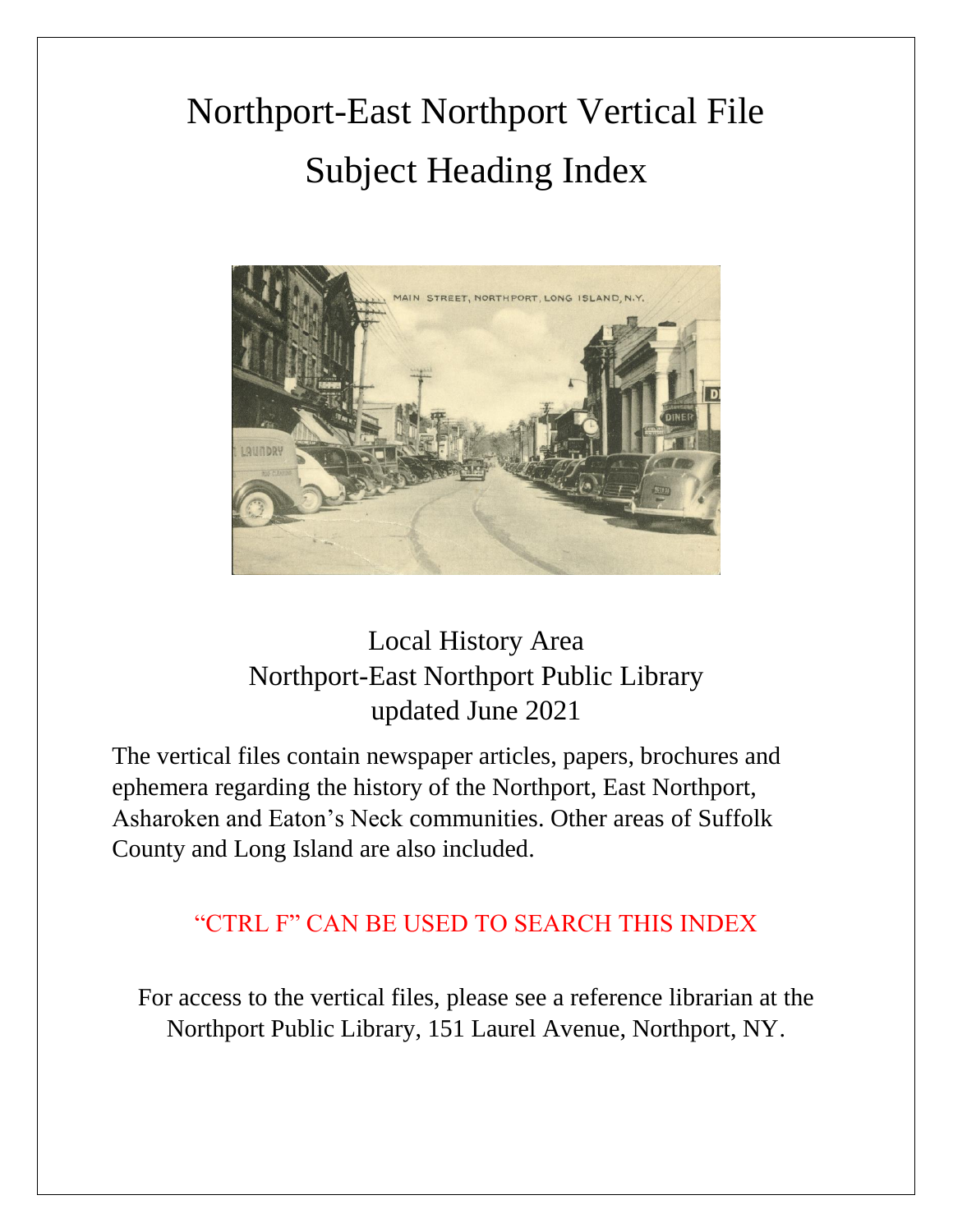#### ACCIDENTS

ACCIDENTS – EAST NORTHPORT

ACTORS

AERONAUTICS

AFRICAN-AMERICANS

**AGRICULTURE** 

ANIMAL SHELTERS

ANTIQUE DEALERS

ARTISTS

ASHAROKEN

ASHAROKEN – ELECTIONS

ASHAROKEN GARDEN CLUB

ASHAROKEN – HISTORIC BUILDINGS

ASHAROKEN NEWS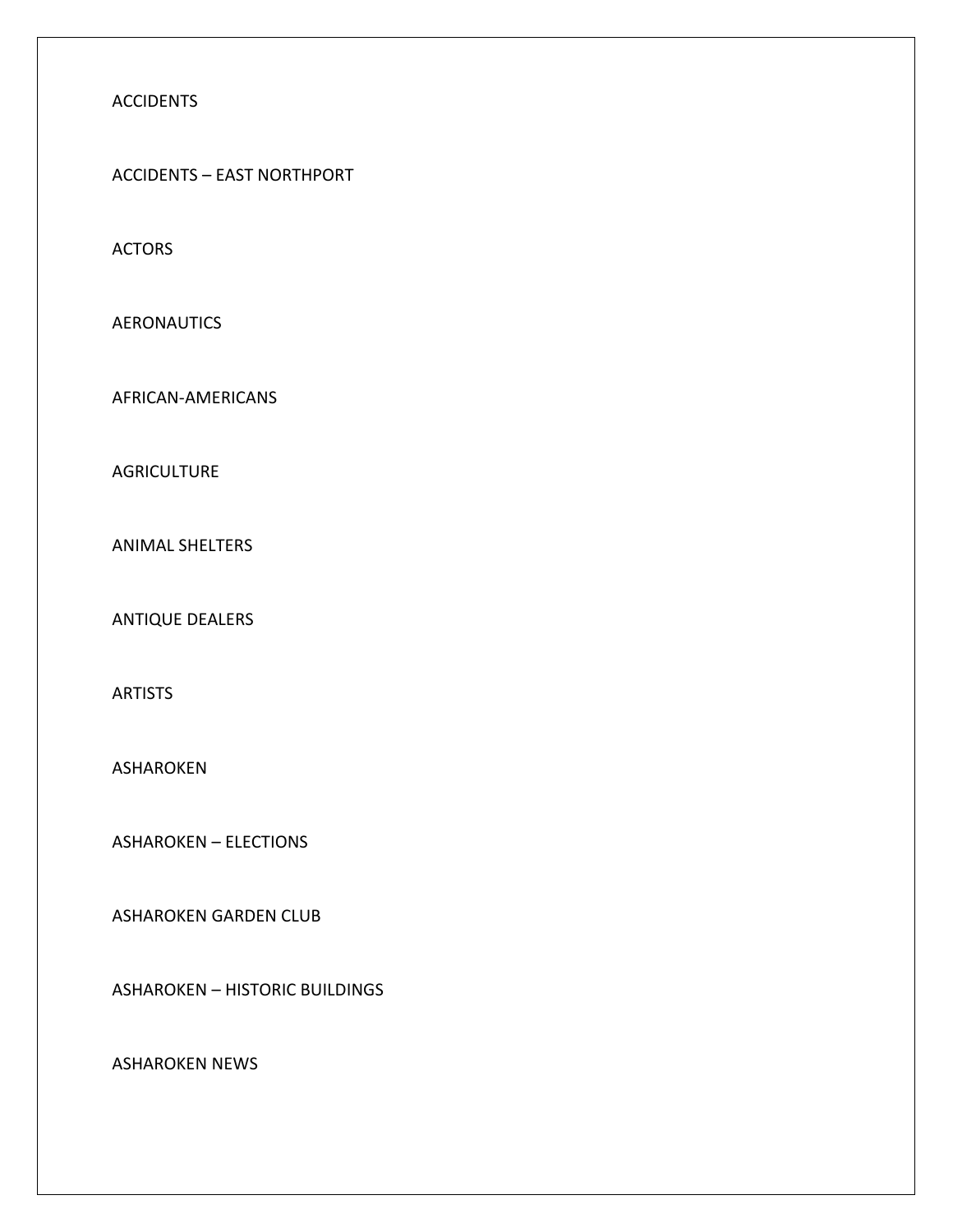#### ASHAROKEN – ROADS

ASHAROKEN – SANDPIPER FARM

ASHAROKEN – WATERFRONTS

**ATHLETES** 

ATRIA ASSISTED LIVING

**AUTHORS** 

AUTOMOBILE INDUSTRY AND TRADE

**BAKERIES** 

BANKS AND BANKING

BARS (DRINKING ESTABLISHMENTS)

BEACHES

BEACHES – CRAB MEADOW BEACH

BEACHES – HOBART BEACH

BEACHES – SCUDDER BEACH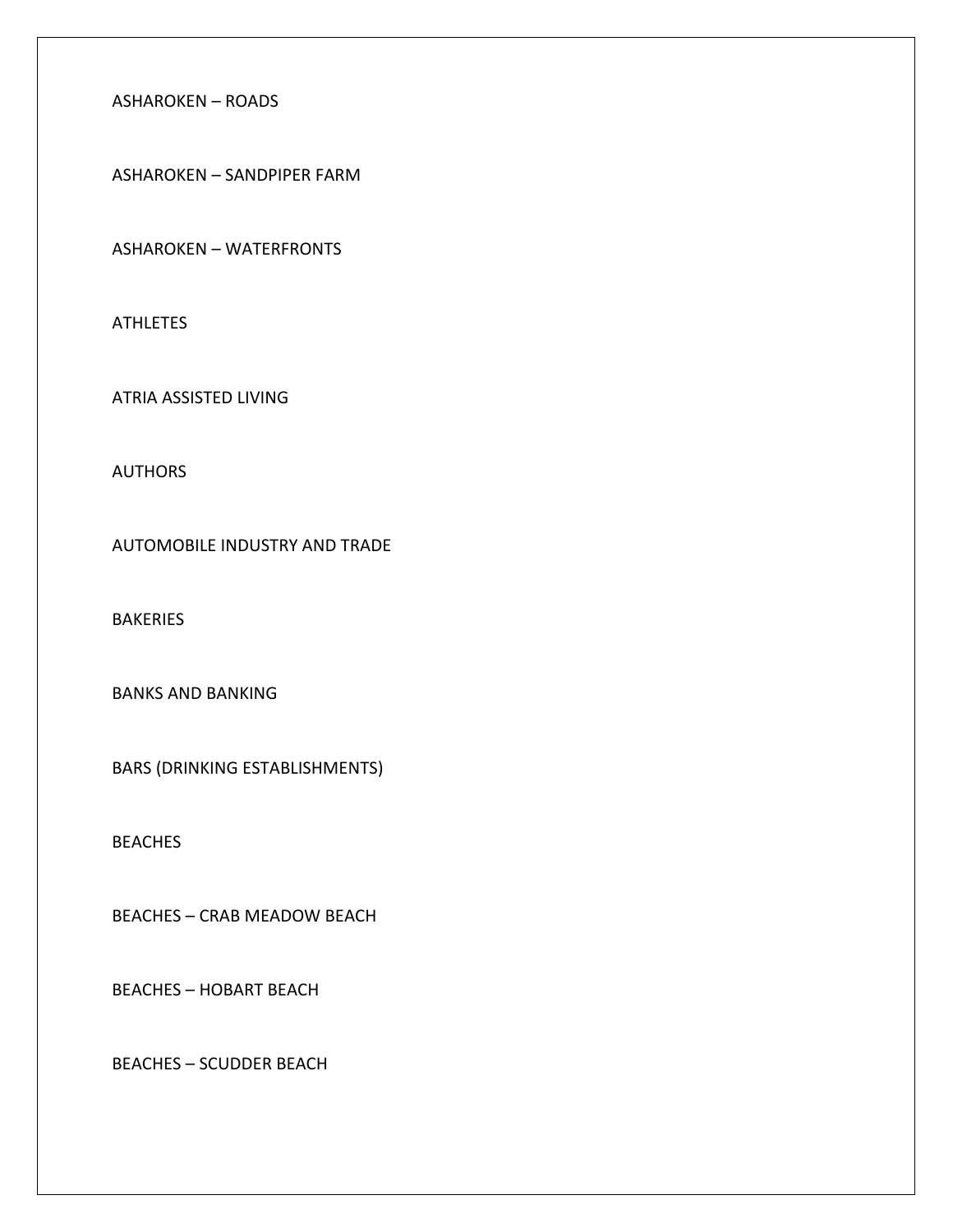#### BED AND BREAKFAST ACCOMMODATIONS

BOATS AND BOATING

BOY SCOUTS

BREAUX, ADELE

**BRICKWORKS** 

BRINDLEY FIELD

BRITANNIA YACHT AND RACQUET CLUB

BUSINESS ENTERPRISES

BUSINESS ENTERPRISES – EAST NORTHPORT

BUSINESS ENTERPRISES – HISTORY

**CEMETERIES** 

**CHURCHES** 

CHURCHES – AFRICAN METHODIST EPISCOPAL

CHURCHES – CATHOLIC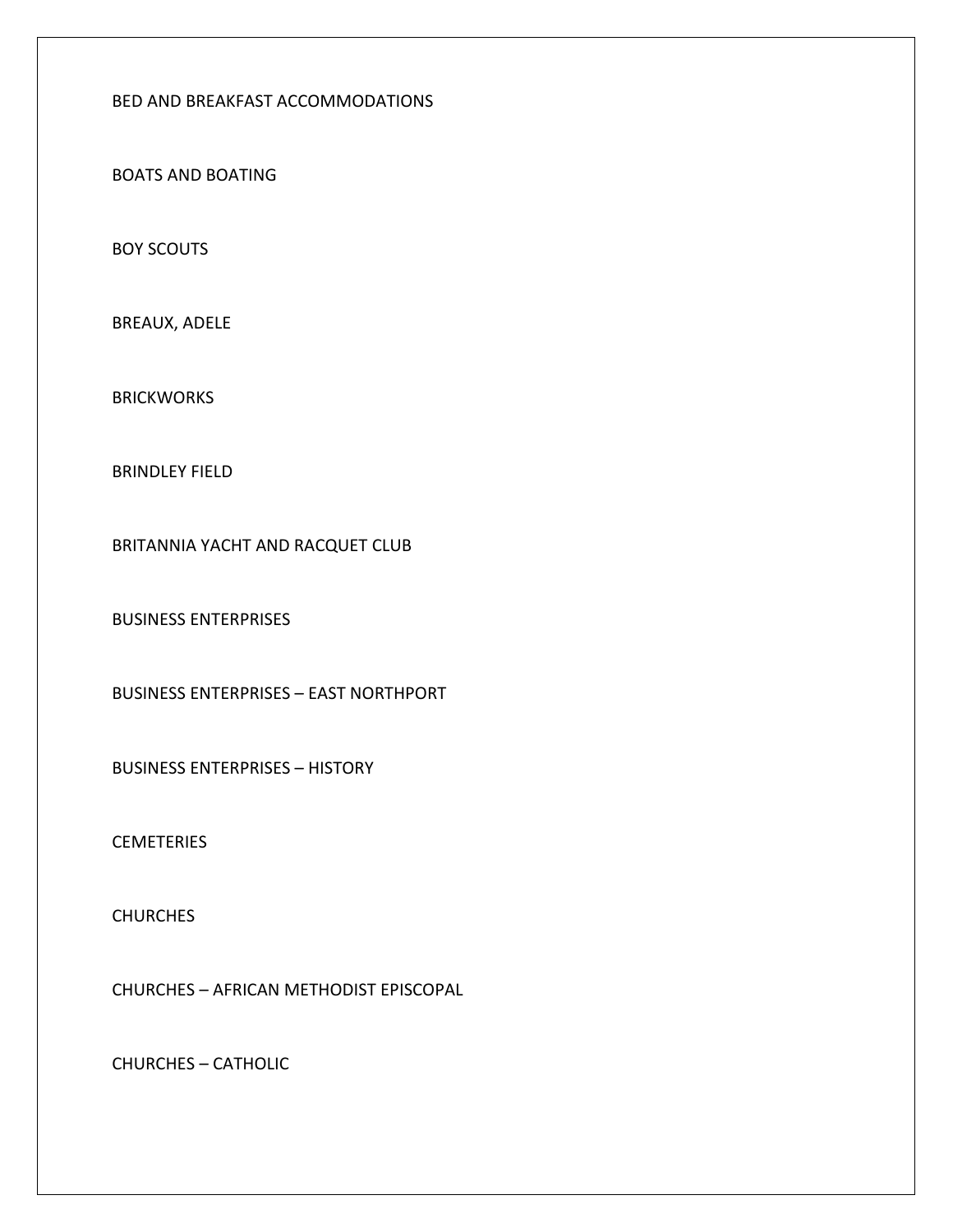CHURCHES – CHRISTIAN SCIENCE

CHURCHES – EPISCOPAL

CHURCHES – LUTHERAN

CHURCHES – METHODIST

CHURCHES – PRESBYTERIAN

CLOTHING TRADE

COMMUNITY ASSOCIATION

COMMUNITY ORGANIZATIONS

COW HARBOR DAY

CRAB MEADOW

CRIME

CRIME – EAST NORTHPORT

DI DONATO, PIETRO

DRUG ABUSE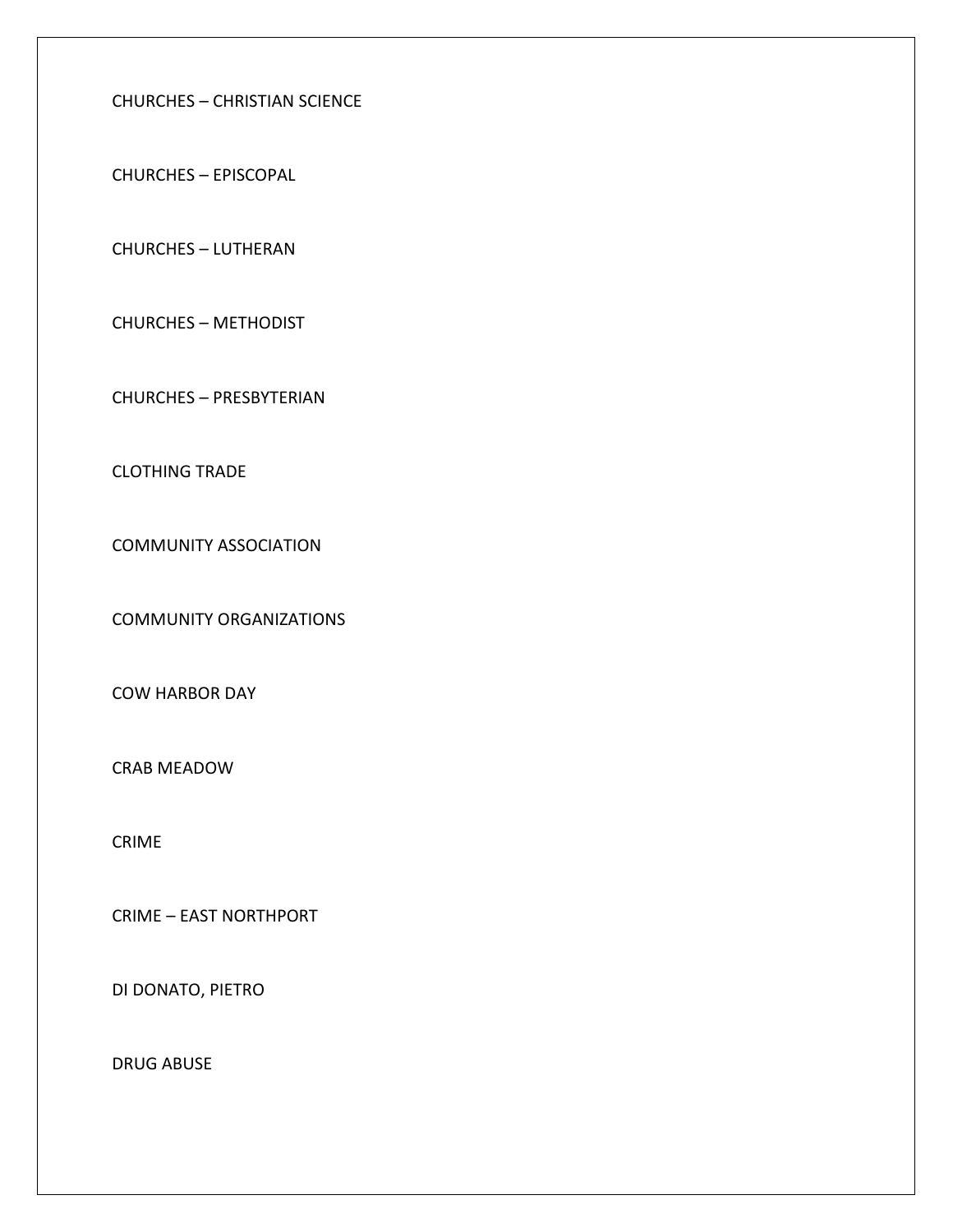#### DRUGSTORES

EAST NORTHPORT CHAMBER OF COMMERCE

EAST NORTHPORT – DESCRIPTION

EAST NORTHPORT GARDEN CLUB

EAST NORTHPORT – HISTORY

EAST NORTHPORT REVITILIZATION PROJECT

EATON'S NECK

EATON'S NECK COAST GUARD STATION

EATON'S NECK – PICNIC GROUNDS

ENTERTAINERS

EVENTS

FARMERS' MARKETS

FERRIES

FIRE DEPARTMENT – EAST NORTHPORT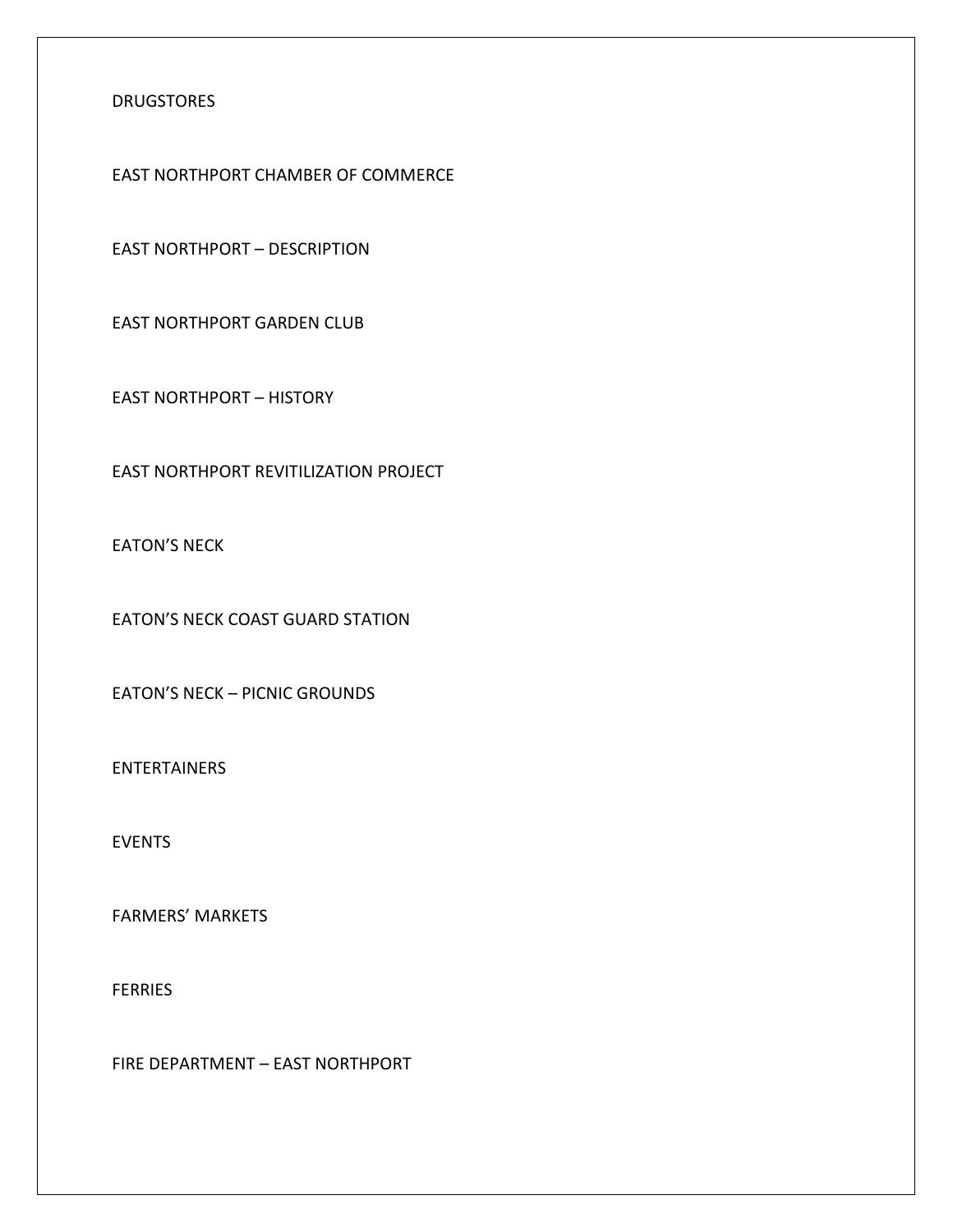FIRE DEPARTMENT – EATON'S NECK

FIRE DEPARTMENT – NORTHPORT

FIRES

FIRES – EAST NORTHPORT

FISHING

FIVE AND TEN CENT STORE

FORT SALONGA

GARDENS

GARDINER FAMILY

GELLER, ANDREW

**GEOLOGY** 

GOLDBERG, RUBE

GOLF COURSES

GOVERNMENT OFFICIALS AND EMPLOYEES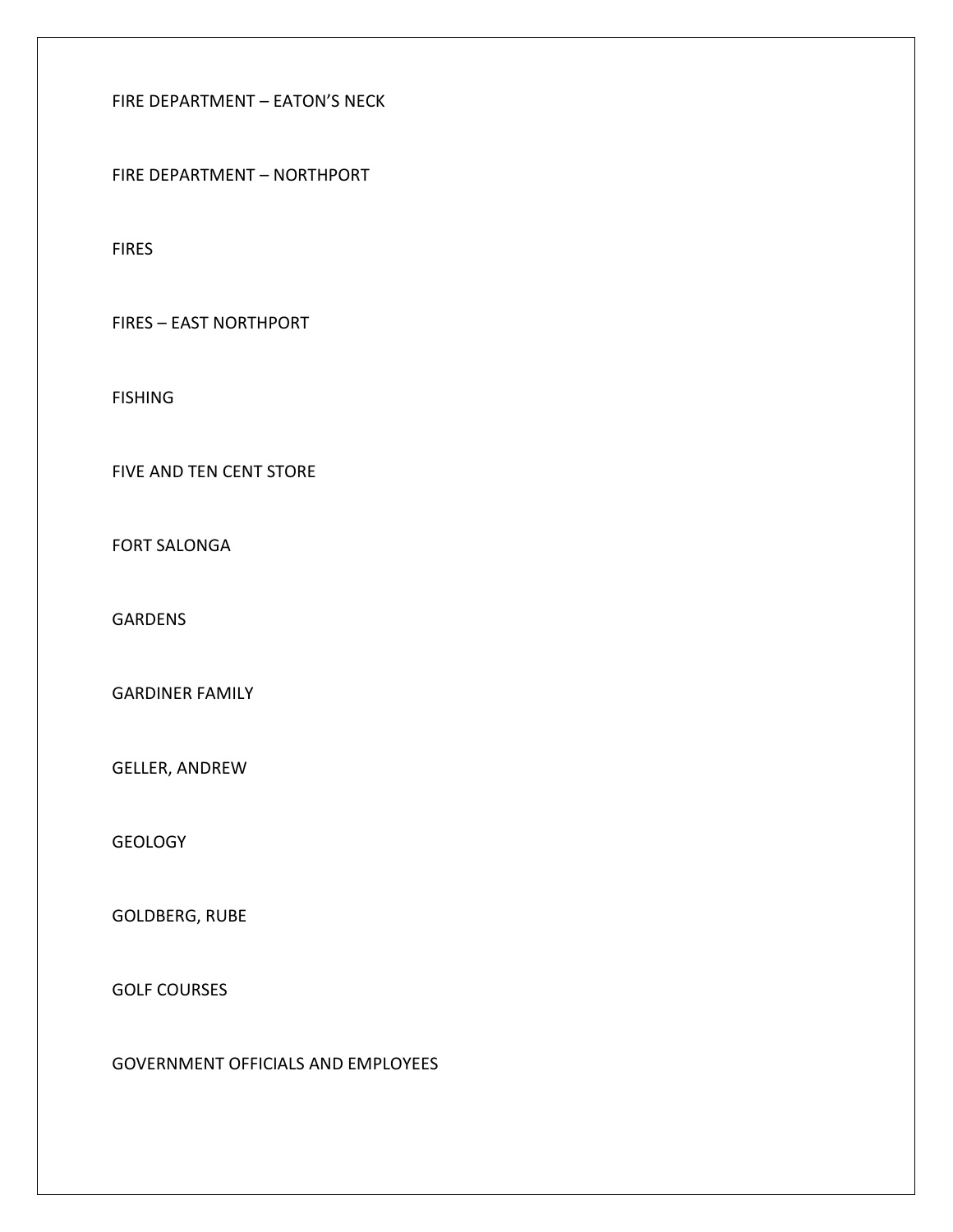GREAT COW HARBOR 10K RUN

GROUP HOMES

HISTORIC BUILDINGS

HISTORIC BUILDINGS - RESEARCH

HISTORIC DISTRICTS

HISTORIC PRESERVATION

HOMES - HISTORIC

HOTELS - NORTHPORT

HOUSING HELP INC. PROPERTY

HUNTINGTON HISTORICAL SOCIETY

HUNTINGTON (TOWN)

HUNTINGTON (TOWN) – HISTORIC SITES

HUNTINGTON (TOWN) – HISTORY

HUNTINGTON (TOWN) – INCINERATORS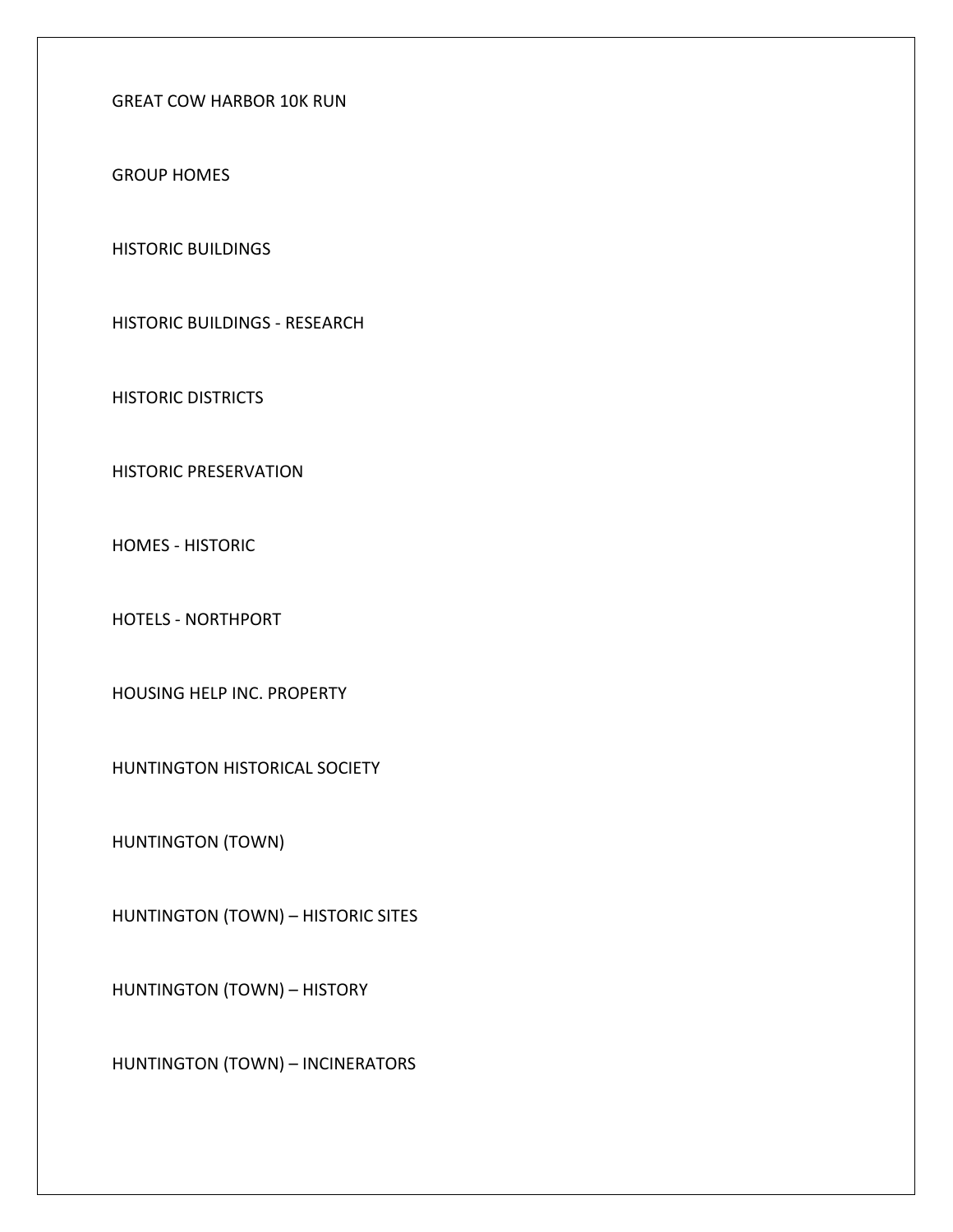HUNTINGTON (TOWN) – LANDFILL

HUNTINGTON (TOWN) – RECYCLING

HUNTINGTON (TOWN) – RESOURCE RECOVERY FACILITY

HUNTINGTON (TOWN) - 350TH ANNIVERSARY

IMMIGRANTS

INDIAN HILLS (PRESERVE AT INDIAN HILLS)

INDIANS

IRAQ WAR, 2003

IROQUOIS GAS TRANSMISSION SYSTEM

JEWELRY STORES

KARL'S MARINER'S INN

KEROUAC, JACK

KEROUAC, JACK – KEROUAC CONNECTION

KEROUAC, JACK – LOWELL, MA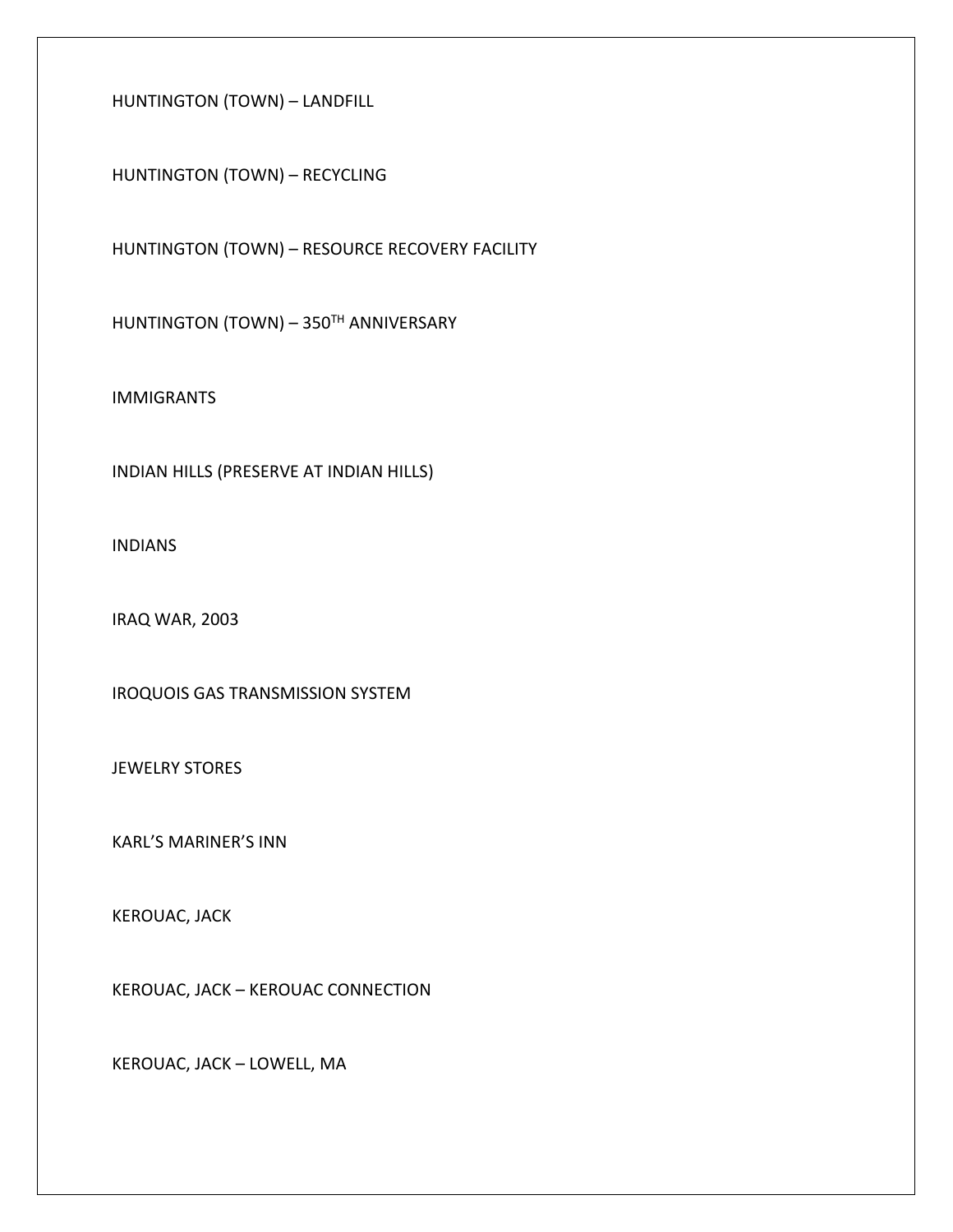KIDD, WILLIAM

LAND USE

LAW FIRMS

LEWIS OLIVER FARM

LIFE SAVING SERVICE

**LIGHTHOUSES** 

LIGHTHOUSE – EATON'S NECK

LIGHTHOUSE – HUNTINGTON HARBOR, LLOYD HARBOR

LITERARY BEACONS

LOBSTER FISHERIES

LONG ISLAND – COMMERCE AND INDUSTRY

LONG ISLAND – HISTORY

LONG ISLAND HISTORY – CIVIL WAR, 1861-1865

LONG ISLAND HISTORY RESOURCES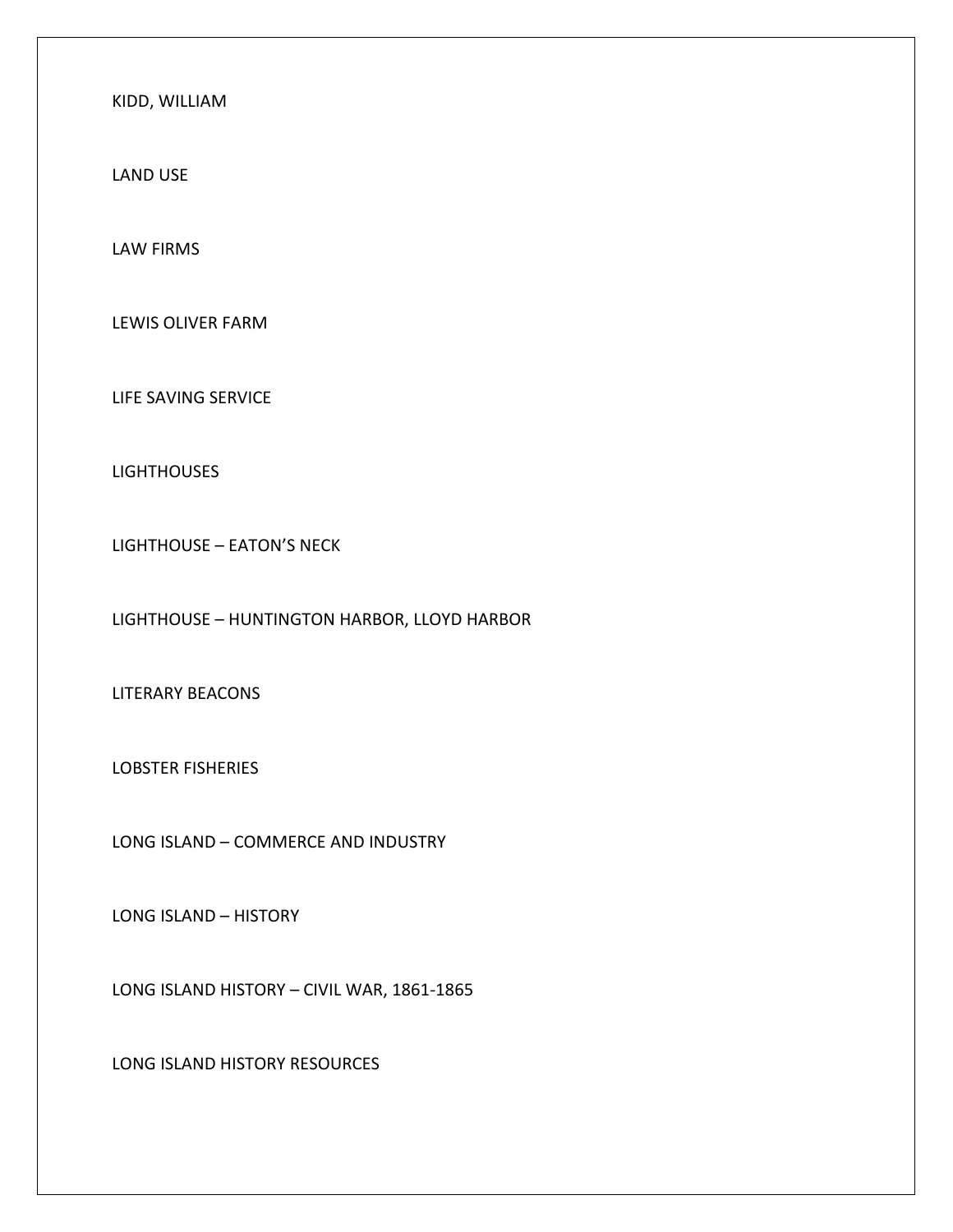LONG ISLAND – HISTORY – REVOLUTION, 1775-1783

LONG ISLAND MOTOR PARKWAY

LONG ISLAND OYSTER FARMS

LONG ISLAND RAIL ROAD

LONG ISLAND RAIL ROAD - NORTHPORT STATION

LONG ISLAND SOUND

LUPONE, PATTI

MAPS

MAPS – E. BELCHER HYDE, 1909

MAPS – E. BELCHER HYDE, 1917

MAPS - NORTHPORT ZONING MAPS

MARA, THOMAS

MARINAS

MATINECOCK COURT – EAST NORTHPORT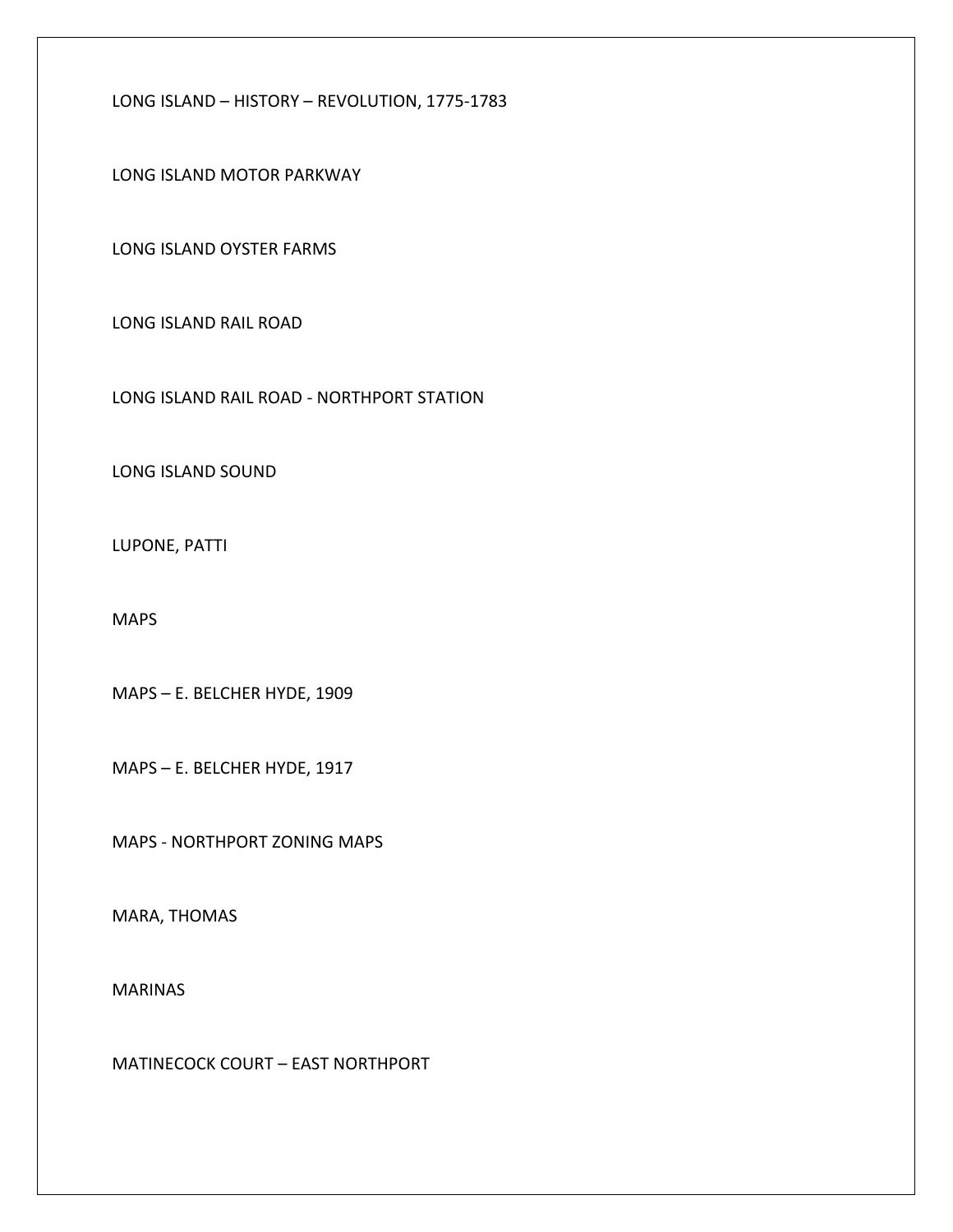MILLS

MOTION PICTURES

MURAL PAINTING AND DECORATION

MUSICIANS

NAMES, GEOGRAPHICAL

NAMES, GEOGRAPHICAL – EAST NORTHPORT

NATIONAL GRID (KEYSPAN ENERGY)

NATURAL RESOURCES

NORTHPORT ARTS COALITION

NORTHPORT CHAMBER OF COMMERCE

NORTHPORT CHORALE

NORTHPORT COMMUNITY BAND

NORTHPORT – DESCRIPTION

NORTHPORT-EAST NORTHPORT PUBLIC LIBRARY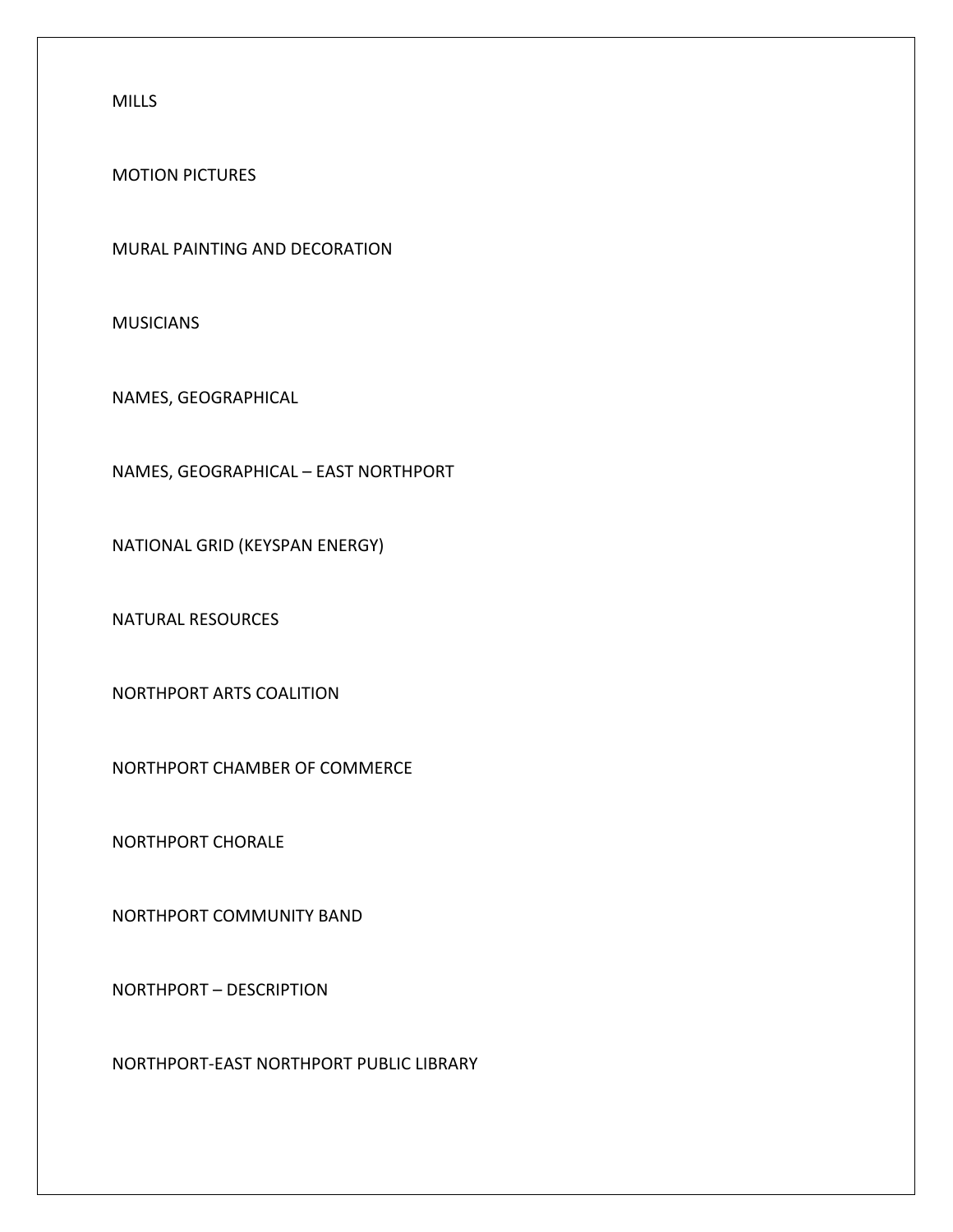NORTHPORT-EAST NORTHPORT PUBLIC LIBRARY – BOARD OF TRUSTEES

NORTHPORT-EAST NORTHPORT PUBLIC LIBRARY – BUDGET

NORTHPORT-EAST NORTHPORT PUBLIC LIBRARY – EAST NORTHPORT BUILDING

NORTHPORT-EAST NORTHPORT PUBLIC LIBRARY – ELECTIONS

NORTHPORT-EAST NORTHPORT PUBLIC LIBRARY – HISTORY

NORTHPORT-EAST NORTHPORT PUBLIC LIBRARY – NORTHPORT BUILDING

NORTHPORT FARMER'S MARKET

NORTHPORT FIVE AND TEN

NORTHPORT HARBOR AND BAY

NORTHPORT HISTORICAL SOCIETY AND MUSEUM

NORTHPORT – HISTORY

NORTHPORT – HISTORY – CIVIL WAR, 1861-1865

NORTHPORT JOURNAL

NORTHPORT PERFORMING ARTS CENTER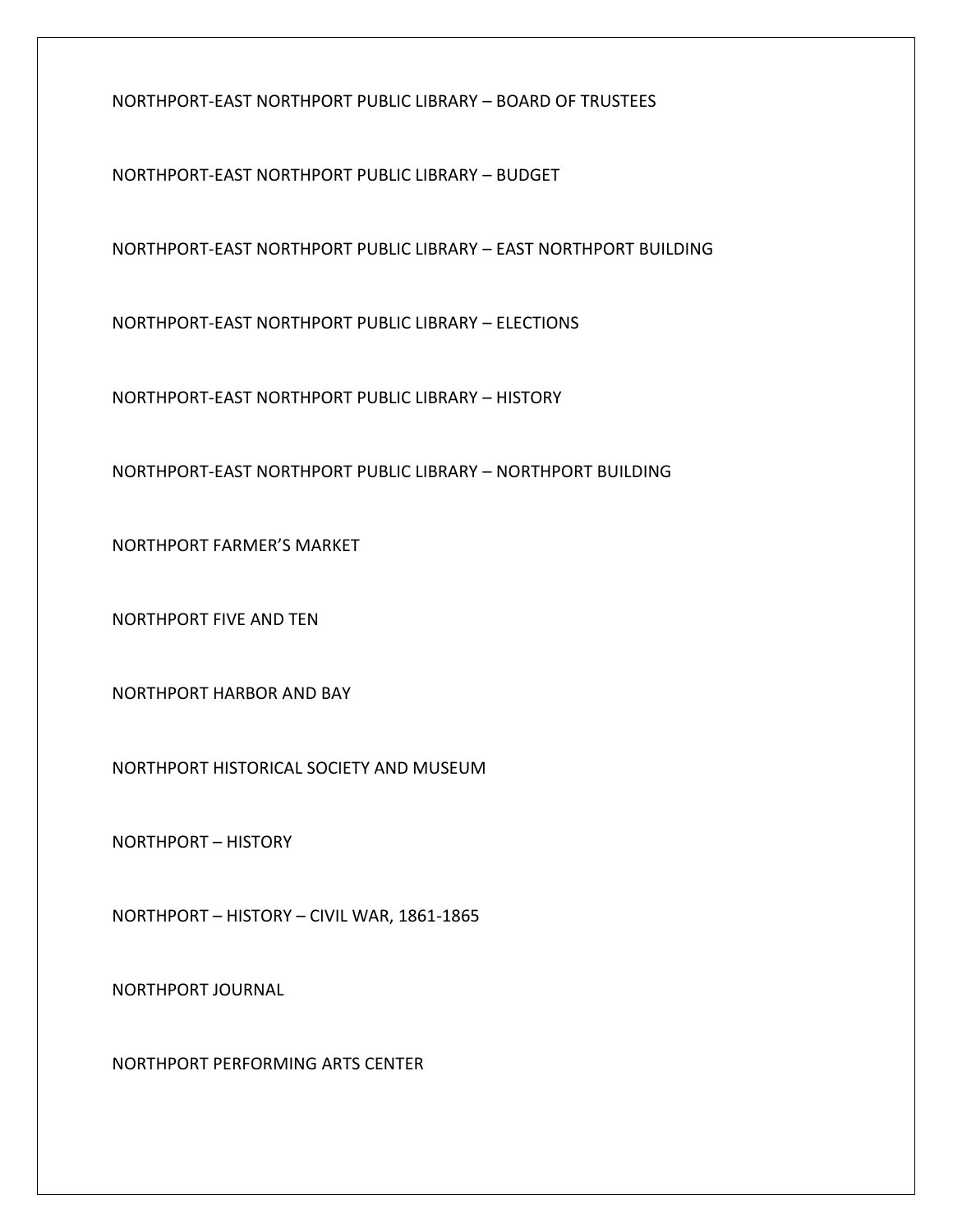NORTHPORT POWER PLANT

NORTHPORT POWER PLANT – LIPA TAX ASSESSMENT I

NORTHPORT POWER PLANT – LIPA TAX ASSESSMENT II

NORTHPORT RUNNING CLUB

NORTHPORT (VILLAGE)

NORTHPORT (VILLAGE) – 75TH ANNIVERSARY

NORTHPORT (VILLAGE) – 125TH ANNIVERSARY

NORTHPORT (VILLAGE) – ARCHIVES

NORTHPORT (VILLAGE) – BOARD OF TRUSTEES

NORTHPORT (VILLAGE) – BUDGET

NORTHPORT (VILLAGE) – CENTENNIAL

NORTHPORT (VILLAGE) – COVID-19

NORTHPORT (VILLAGE) – ELECTIONS

NORTHPORT (VILLAGE) – INCORPORATION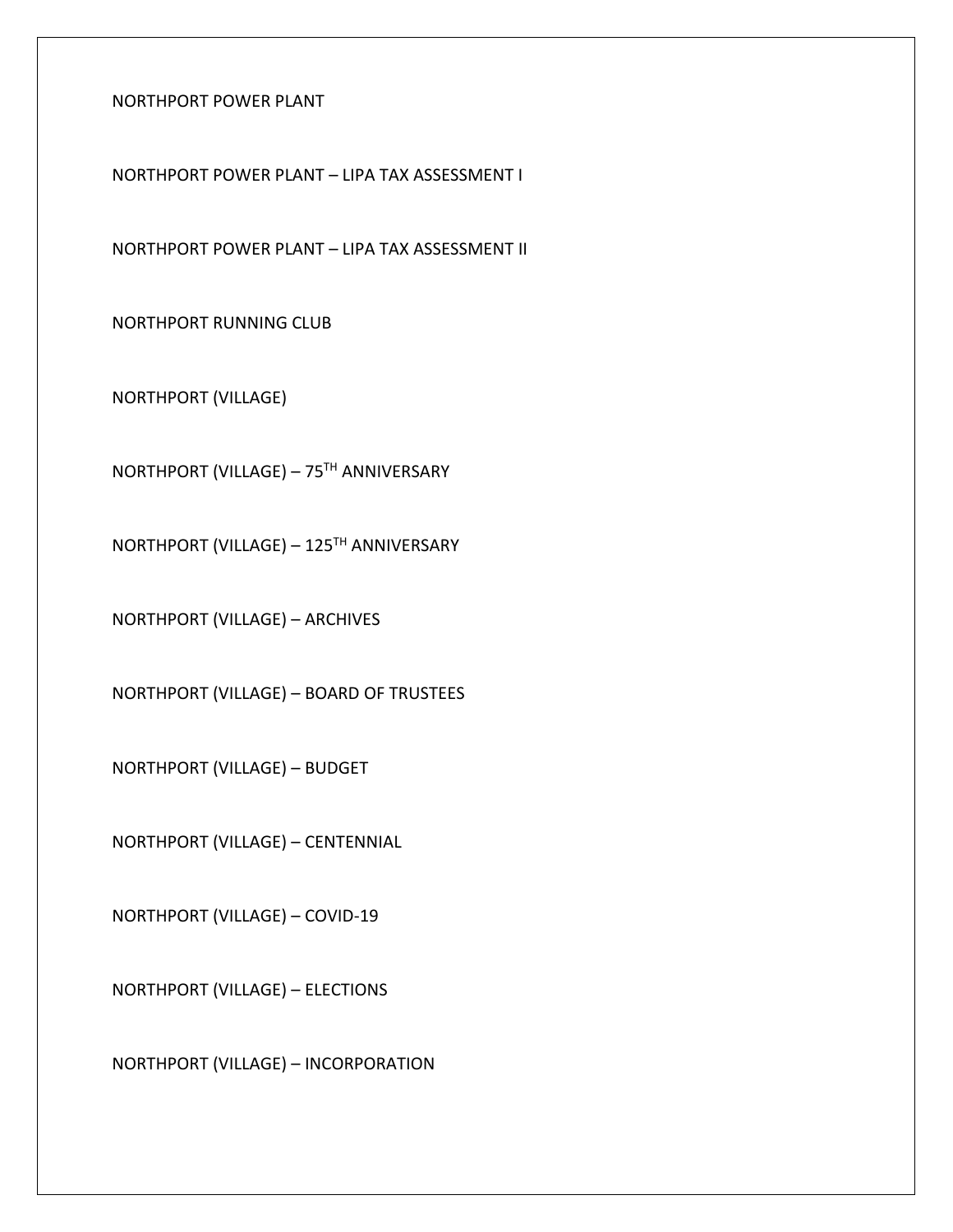NORTHPORT (VILLAGE) – MAYOR

NORTHPORT (VILLAGE) – NEWSLETTERS

NORTHPORT (VILLAGE) – PARKS

NORTHPORT (VILLAGE) – REFUSE AND REFUSE DISPOSAL

NORTHPORT (VILLAGE) – SEWERAGE

O'NEILL, EUGENE

PARKS

PARKS – COW HARBOR

PARKS – EAST NORTHPORT

PARKS – FUCHS POND PRESERVE

PARKS – INGRAHAM NATURE PRESERVE

PARKS – JEROME A. AMBRO MEMORIAL WETLANDS PRESERVE

PARKS – MAKAMAH COUNTY PARK

PARKS – NORTHPORT RAIL TRAIL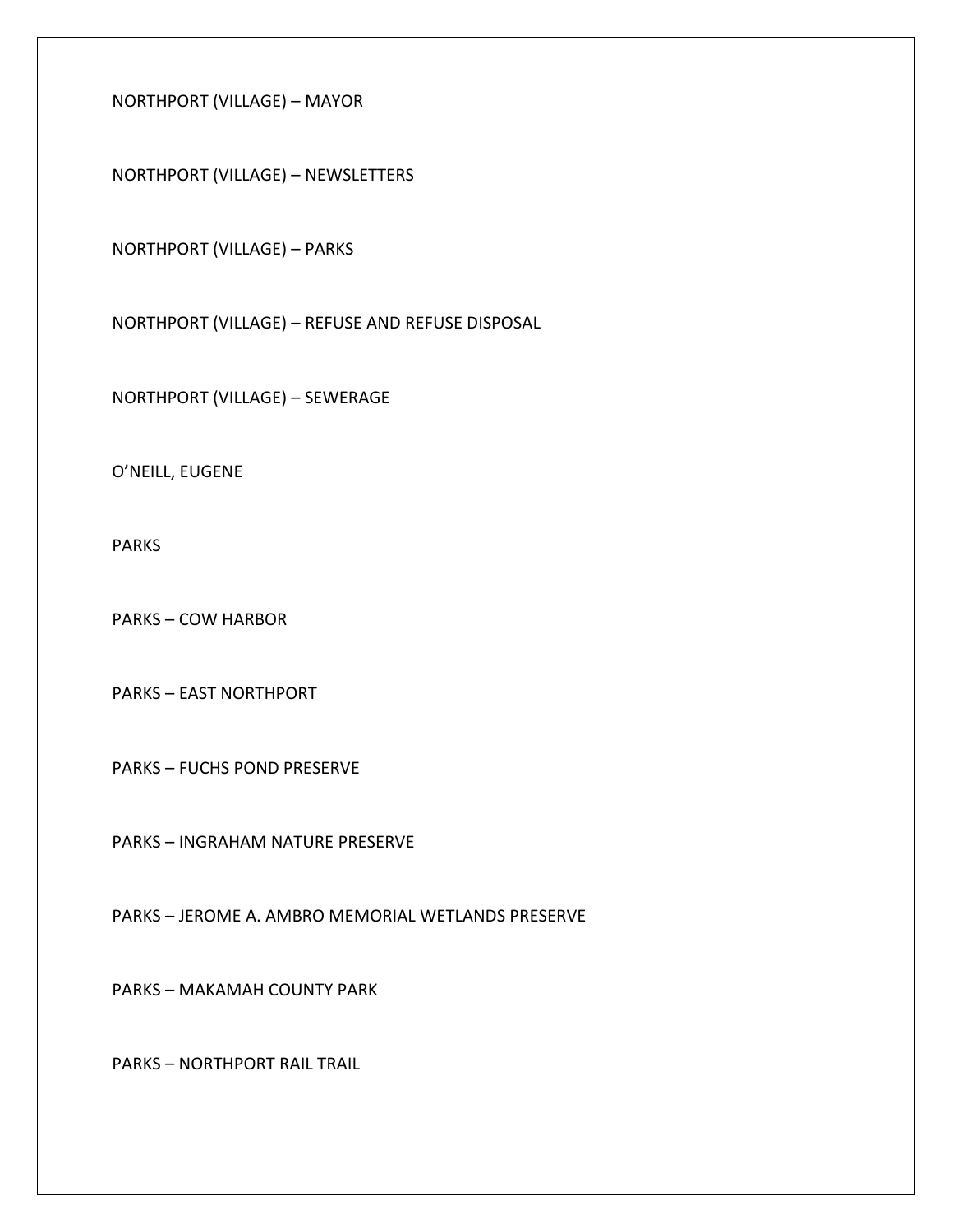PARKS – PROPOSED – HOGAN ESTATE

PARKS – STEERS PARK

PARKS – VETERANS MEMORIAL PARK

PARKS – VILLAGE PARK

See Also: PARKS – COW HARBOR; PARKS – STEERS PARK; PARKS – VILLAGE PARK

PICKLE INDUSTRY

POLICE DEPARTMENT – ASHAROKEN

POLICE DEPARTMENT - NORTHPORT

PONDS

POST OFFICE – EAST NORTHPORT

POST OFFICE - NORTHPORT

PROHIBITION

PSEGLI (LONG ISLAND LIGHTING COMPANY)

RESTAURANTS

RESTAURANTS – LAW AND LEGISLATION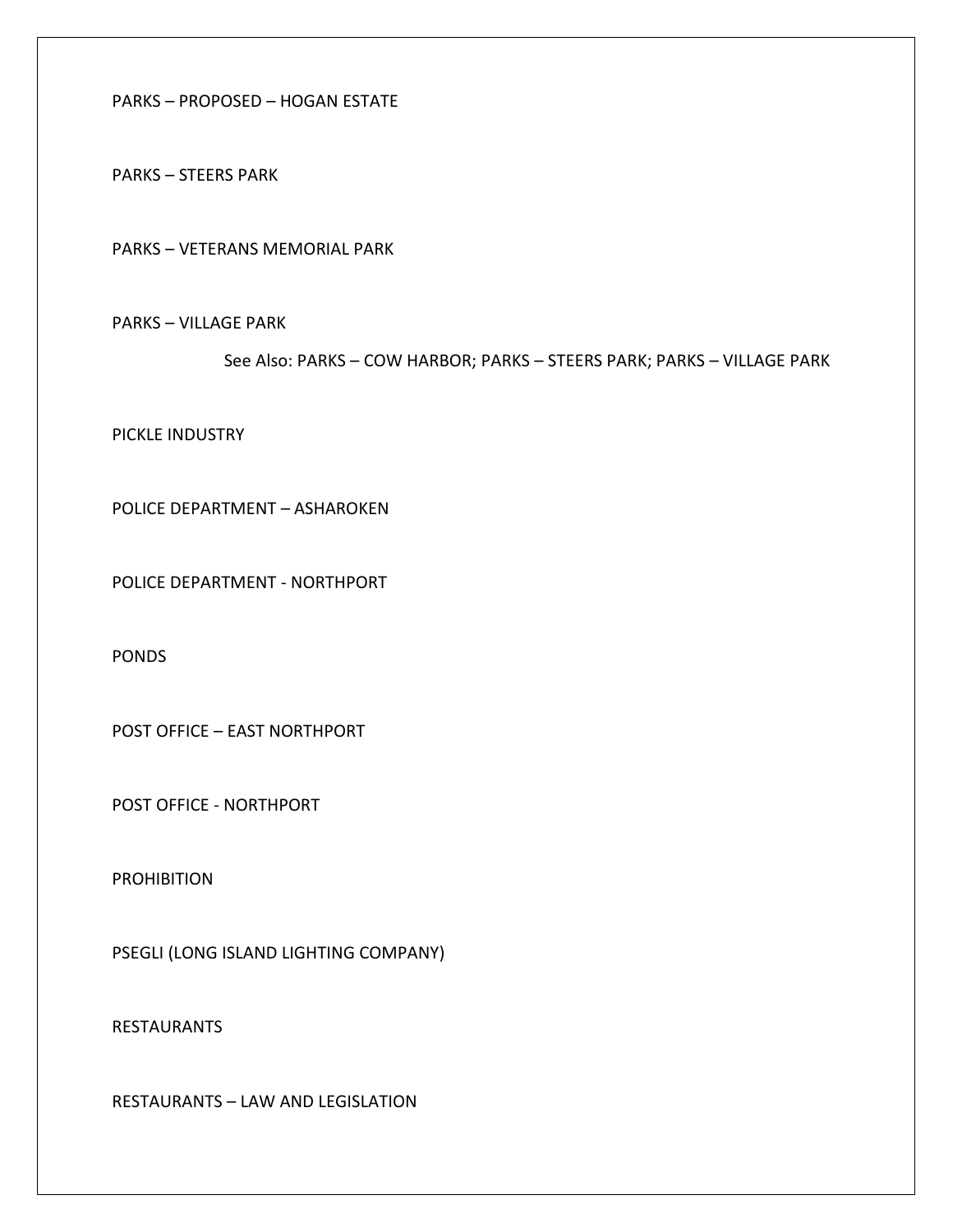RICHTERS ORCHARD

ROADS

ROTARY CLUBS

SAINT BALDRICK'S DAY

SAINT-EXUPERY, ANTOINE DE

SAND AND GRAVEL INDUSTRY

**SCHOOLS** 

SCHOOLS – BELLEROSE AVENUE SCHOOL

SCHOOLS – BOARD OF EDUCATION

SCHOOLS – BUDGET

SCHOOLS – DICKINSON AVENUE SCHOOL

SCHOOLS – EAST NORTHPORT MIDDLE SCHOOL (FIFTH AVENUE)

SCHOOLS – EDUCATIONAL SURVEYS

SCHOOLS – ELECTIONS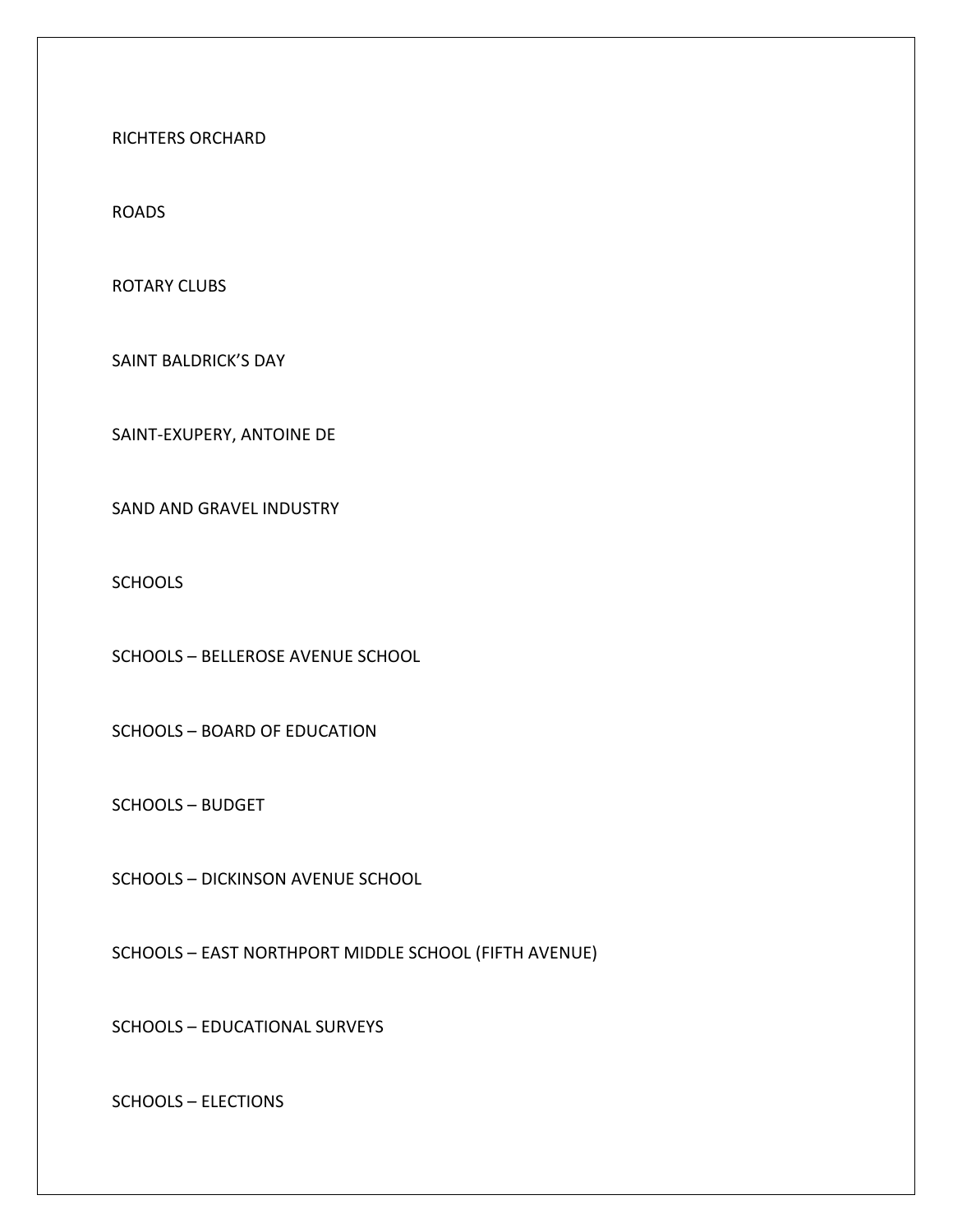SCHOOLS – ELEMENTARY SCHOOLS

SCHOOLS – ENROLLMENT

SCHOOLS – FACILITIES

SCHOOLS – FIFTH AVENUE SCHOOL

SCHOOLS – HISTORY

SCHOOLS – HISTORY – DISTRICT NO. 9 (EAST NORTHPORT)

SCHOOLS – LARKFIELD SCHOOL

SCHOOLS – MIDDLE SCHOOLS

SCHOOLS – NORTHPORT-EAST NORTHPORT SCHOOL COMMUNITY COUNCIL

SCHOOLS – NORTHPORT HIGH SCHOOL

SCHOOLS – NORTHPORT HIGH SCHOOL – THE RAG

SCHOOLS – NORTHPORT JUNIOR HIGH SCHOOL (LAUREL AVENUE)

SCHOOLS – NORTHPORT MIDDLE SCHOOL (MIDDLEVILLE ROAD)

SCHOOLS – NORWOOD AVENUE SCHOOL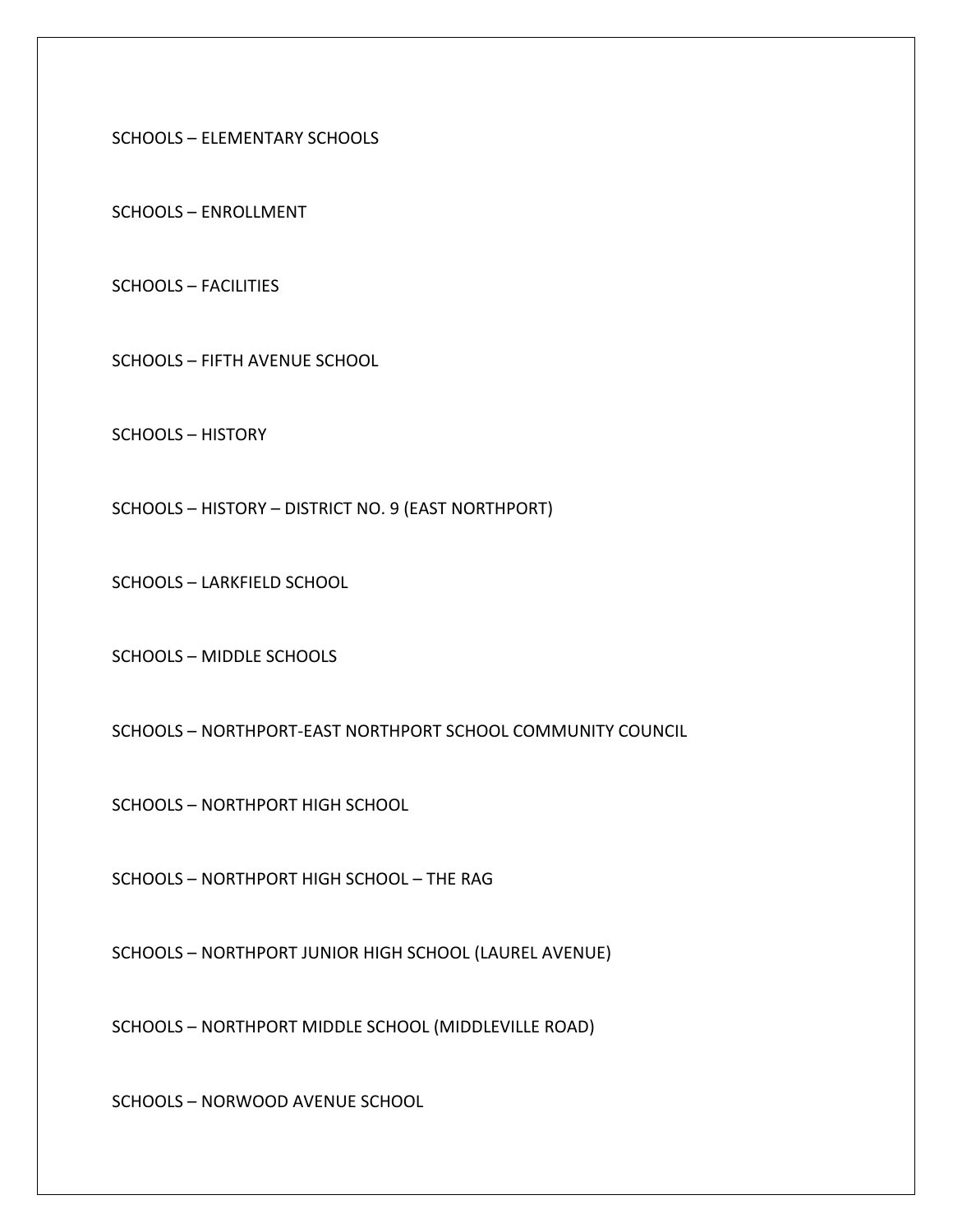SCHOOLS – OCEAN AVENUE SCHOOL

SCHOOLS – OUR TOWN 2000

SCHOOLS – PRESCHOOL EDUCATION

SCHOOLS – PULASKI ROAD SCHOOL

SCHOOLS – SAINT PAUL'S LUTHERAN SCHOOL

SCHOOLS – STUDENTS FOR 60,000

SCHOOLS – TRINITY REGIONAL SCHOOL

SCHOOLS – UNITED TEACHERS OF NORTHPORT

SCUDDER FAMILY

SENIOR QUARTERS AT EAST NORTHPORT

SEYMOUR'S BOAT YARD

SHELLFISH GATHERING

SHIPBUILDING

SHIPS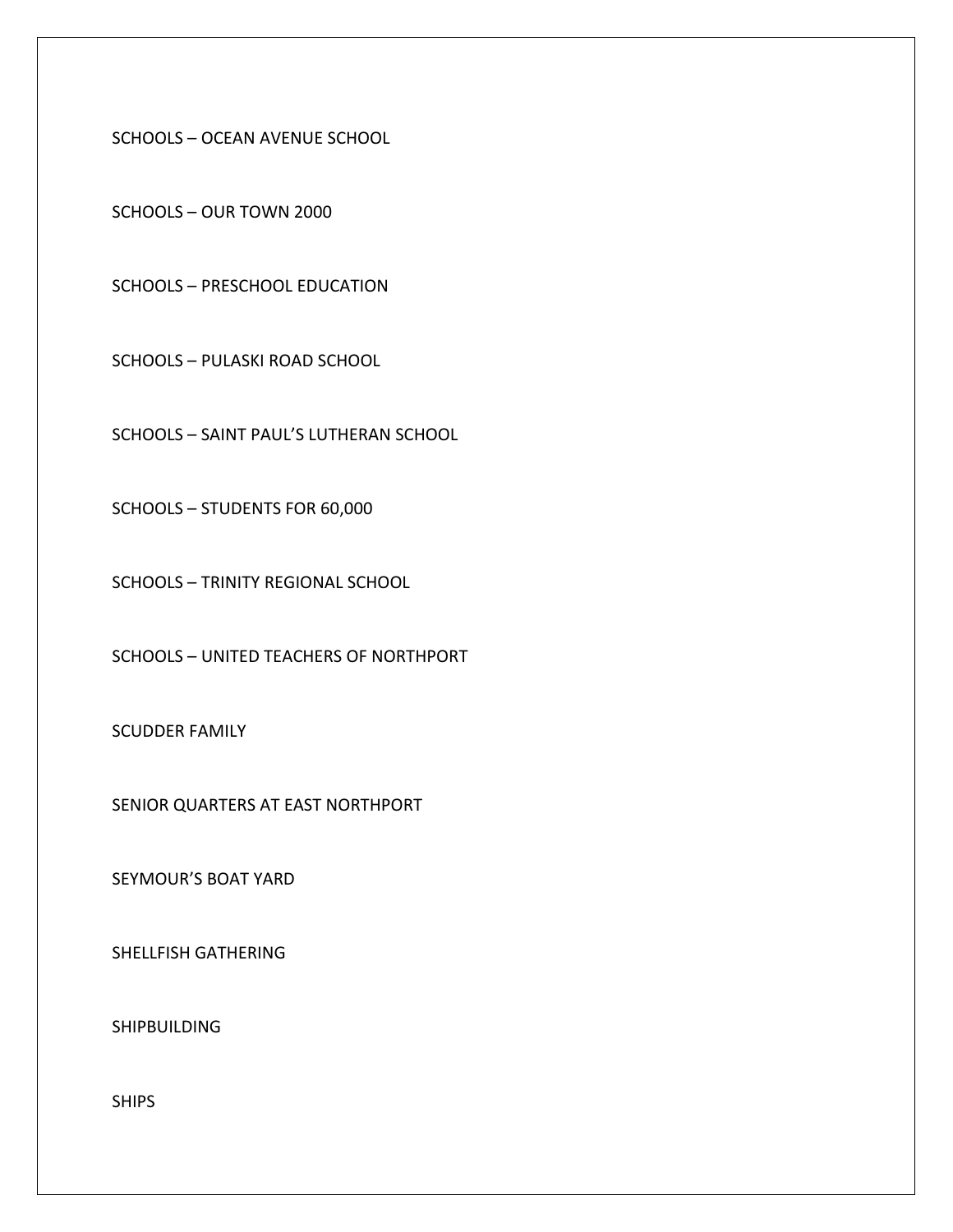SHIPWRECKS

SIX OVER SIX

SLAVERY

SPORTS

STORES, RETAIL

STORMS - NORTHPORT

SUFFOLK (COUNTY)

SUFFOLK COUNTY TERCENTENARY

SUFFOLK COUNTY WATER AUTHORITY

SUPERMARKETS

**SYNAGOGUES** 

THEATER

THEATER - JOHN W. ENGEMAN THEATER

THEATER – NORTHPORT MOVIE THEATER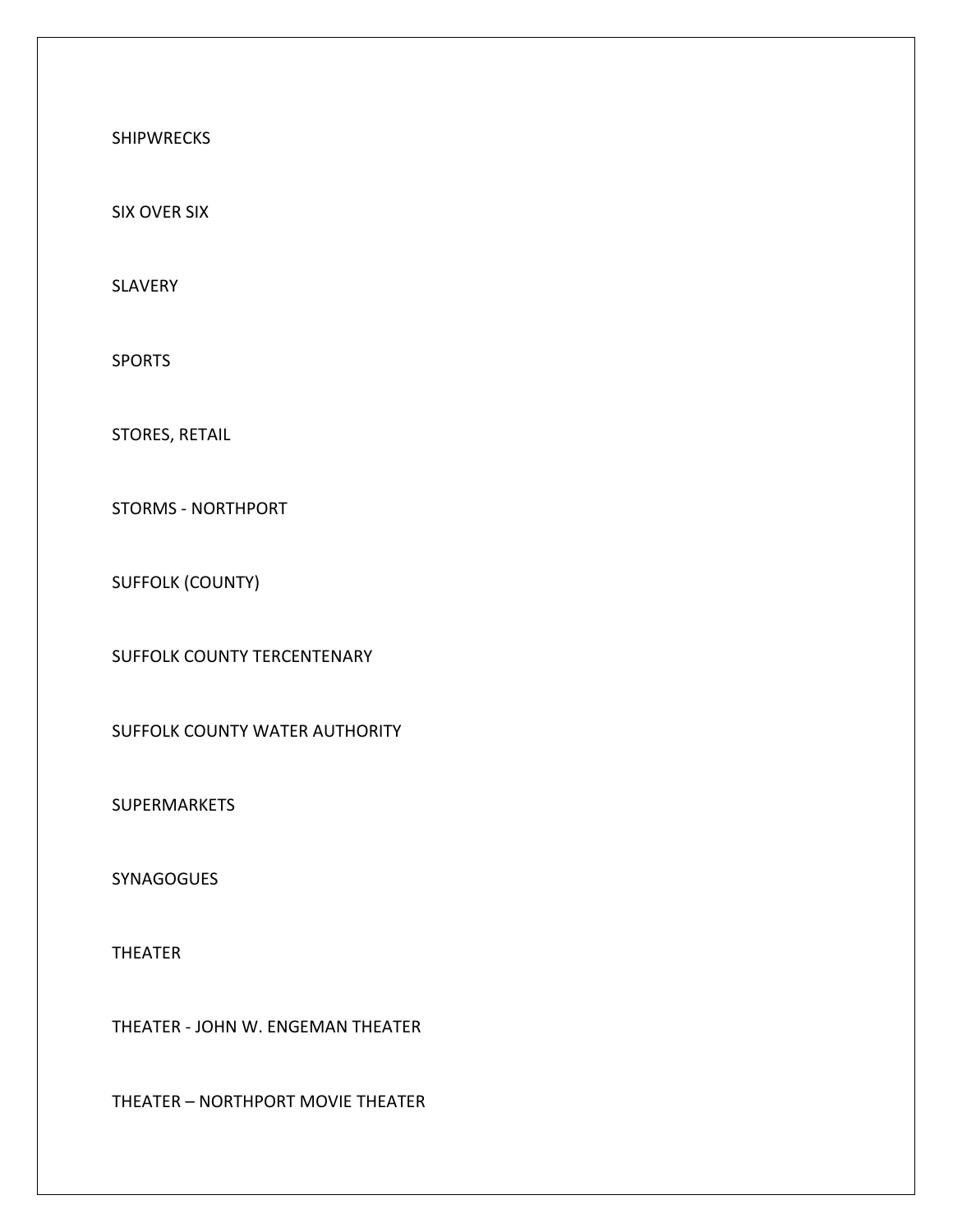THOMPSON (EDWARD) LAW BOOK PUBLISHING COMPANY

TRANSPORTATION

TREES

**TROLLEYS** 

TWARDOWICZ, STANLEY

VANDERBILT, WILLIAM K.

VETERANS

VETERANS - AMERICAN LEGION POST 694

VETERANS – INK STORIES

VETERANS – NORTHPORT VA MEDICAL CENTER

VICKERS, ANTOINETTE

VISITING NURSE SERVICE AND HOSPICE OF SUFFOLK, INC.

WALKING TOURS

WASHINGTON, BOOKER T.